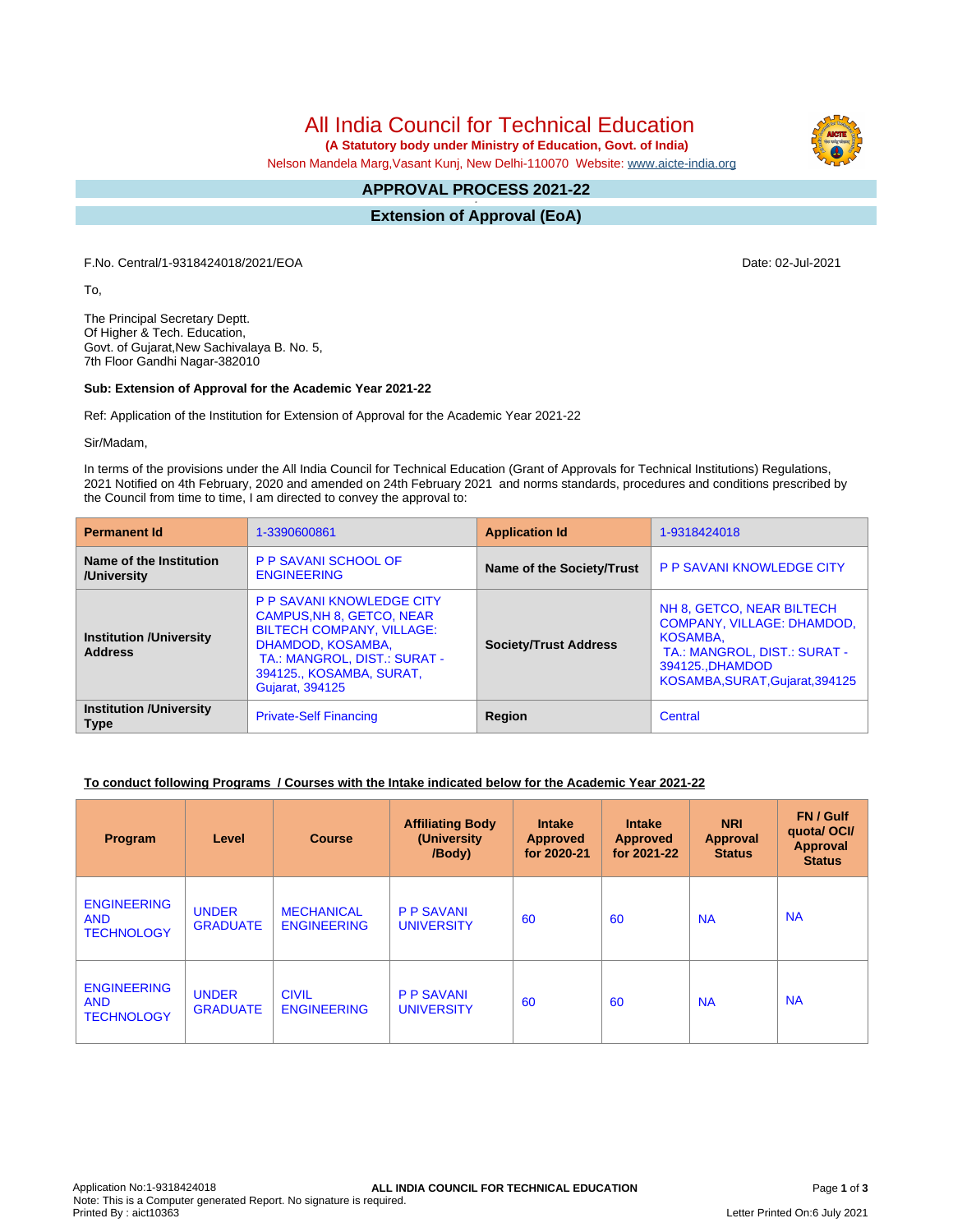| <b>ENGINEERING</b><br><b>AND</b><br><b>TECHNOLOGY</b> | <b>UNDER</b><br><b>GRADUATE</b> | <b>COMPUTER</b><br><b>ENGINEERING</b>                         | <b>P P SAVANI</b><br><b>UNIVERSITY</b> | 60          | 60         | <b>NA</b> | <b>NA</b> |
|-------------------------------------------------------|---------------------------------|---------------------------------------------------------------|----------------------------------------|-------------|------------|-----------|-----------|
| <b>ENGINEERING</b><br><b>AND</b><br><b>TECHNOLOGY</b> | <b>UNDER</b><br><b>GRADUATE</b> | <b>INFORMATION</b><br><b>TECHNOLOGY</b>                       | <b>P P SAVANI</b><br><b>UNIVERSITY</b> | 60          | 60         | <b>NA</b> | <b>NA</b> |
| <b>ENGINEERING</b><br><b>AND</b><br><b>TECHNOLOGY</b> | <b>UNDER</b><br><b>GRADUATE</b> | <b>COMPUTER</b><br><b>SCEINCE &amp;</b><br><b>ENGINEERING</b> | <b>P P SAVANI</b><br><b>UNIVERSITY</b> | $\mathbf 0$ | $60^{#}\%$ | <b>NA</b> | <b>NA</b> |

## Approved New Course(s)

## **Course(s) Applied for Closure by the Institution for the Academic Year 2021-22**

| <b>Program</b>                              | Level          | <b>Course</b>                       | <b>Affiliating Body</b><br>(Univ/Body) | <b>Course Closure Status</b> |
|---------------------------------------------|----------------|-------------------------------------|----------------------------------------|------------------------------|
| <b>ENGINEERING AND</b><br><b>TECHNOLOGY</b> | UNDER GRADUATE | <b>TEXTILE</b><br><b>TECHNOLOGY</b> | <b>PP SAVANI</b><br><b>UNIVERSITY</b>  | Approved                     |

## **It is mandatory to comply with all the essential requirements as given in APH 2021-22 (Appendix 6)**

# **Important Instructions**

- 1. The State Government/ UT/ Directorate of Technical Education/ Directorate of Medical Education shall ensure that 10% of reservation for Economically Weaker Section (EWS) as per the reservation policy for admission, operational from the Academic year 2019-20 is implemented without affecting the reservation percentages of SC/ ST/ OBC/ General. However, this would not be applicable in the case of Minority Institutions referred to the Clause (1) of Article 30 of Constitution of India. Such Institution shall be permitted to increase in annual permitted strength over a maximum period of two years.
- 2. The Institution offering courses earlier in the Regular Shift, First Shift, Second Shift/Part Time now amalgamated as total intake shall have to fulfil all facilities such as Infrastructure, Faculty and other requirements as per the norms specified in the Approval Process Handbook 2021-22 for the Total Approved Intake. Further, the Institutions Deemed to be Universities/ Institutions having Accreditation/ Autonomy status shall have to maintain the Faculty: Student ratio as specified in the Approval Process Handbook.
- 3. Strict compliance of Anti-Ragging Regulation, Establishment of Committee for SC/ ST, Establishment of Internal Complaint Committee (ICC), Establishment of Online Grievance Redressal Mechanism, Barrier Free Built Environment for disabled and elderly persons, Fire and Safety Certificate should be maintained as per the provisions made in Approval Process Handbook and AICTE Regulation notified from time to time.
- 4. In case of any differences in content in this Computer generated Extension of Approval Letter, the content/information as approved by the Executive Council / General Council as available on the record of AICTE shall be final and binding.

**Prof.Rajive Kumar Member Secretary, AICTE**

Copy \*\* to: